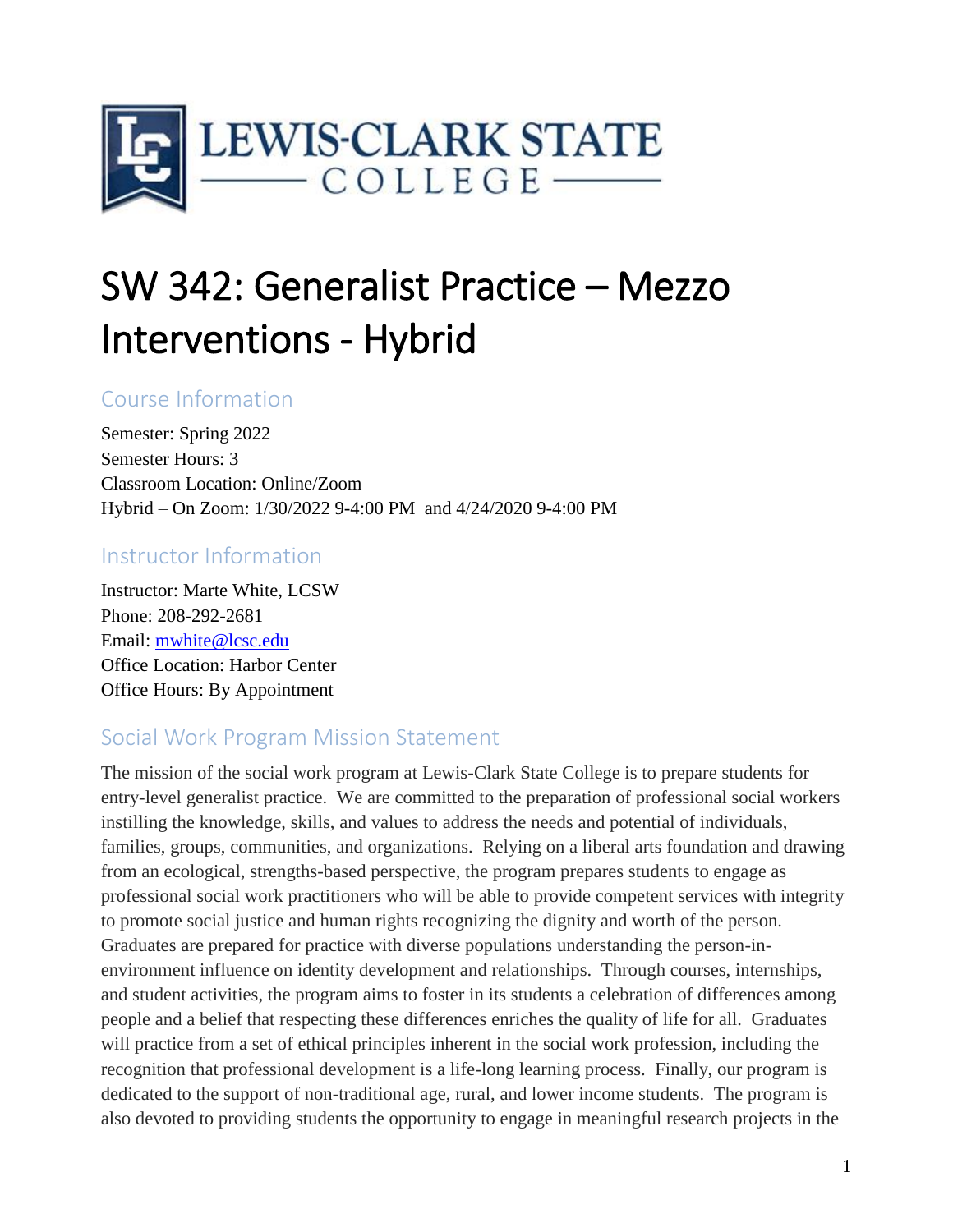community in which they live by conducting program evaluations and needs assessments through our research sequence, which culminates in a public symposium. (Revised January 7, 2015)

# INTRODUCTION AND OVERVIEW

The course is taught experientially and maintains the atmosphere of self-examination and the learning and application of theory. The communication and interpersonal skills are taught as well as skills needed to be an effective group member, which is essential to becoming a good leader. Students are expected to work collaboratively with other students and to actively plan and implement a leadership demonstration session within the class. Students are expected to experiment with leadership functions and styles. Knowledge from this mezzo practice course is utilized and applied in other social work courses requiring group projects. The experience students' gain by designing and leading a group session is built upon as they proceed to the generalist practice courses and field instruction in the senior year. This course introduces work tasks into the groups and provides the opportunity for students to build professional participatory and decision making skills.

# COURSE DESCRIPTION

Building upon previous practice classes, this course explores the theories and dynamics of group behavior, and the techniques of working with and within diverse groups in a variety of community and organizational contexts. Students learn to assess interaction patterns, individual change through group processes, ethical options and their own group skills as an emphasis within generalist practice. Course enrollment is limited to Social Work majors. Pre-requisite: SW 341 and admission to social work program.

# PURPOSE OF THE COURSE IN THE CURRICULUM

The purpose of this course is to provide students with a basic understanding of the use of group work as an effective generalist intervention in a variety of settings including: preventative, curative, rehabilitative, educational, and developmental models. Students will develop the necessary skills, values, and knowledge for understanding and assessing: group dynamics, structure, and process; while developing the required practice skills to facilitate and lead groups in clinical and community based practice settings. In addition students will develop understanding of the typology of groups, the functions and roles of groups members, stages of group development, types of styles of group leadership, and foundational skills and techniques of group facilitation.

As a result of the focus on competency based education, the faculty has identified within the LCSC curriculum where the Core Competencies and Practice Behaviors are addressed. Below are five of the ten Core Competencies and seven Practice Behaviors that are addressed in this course.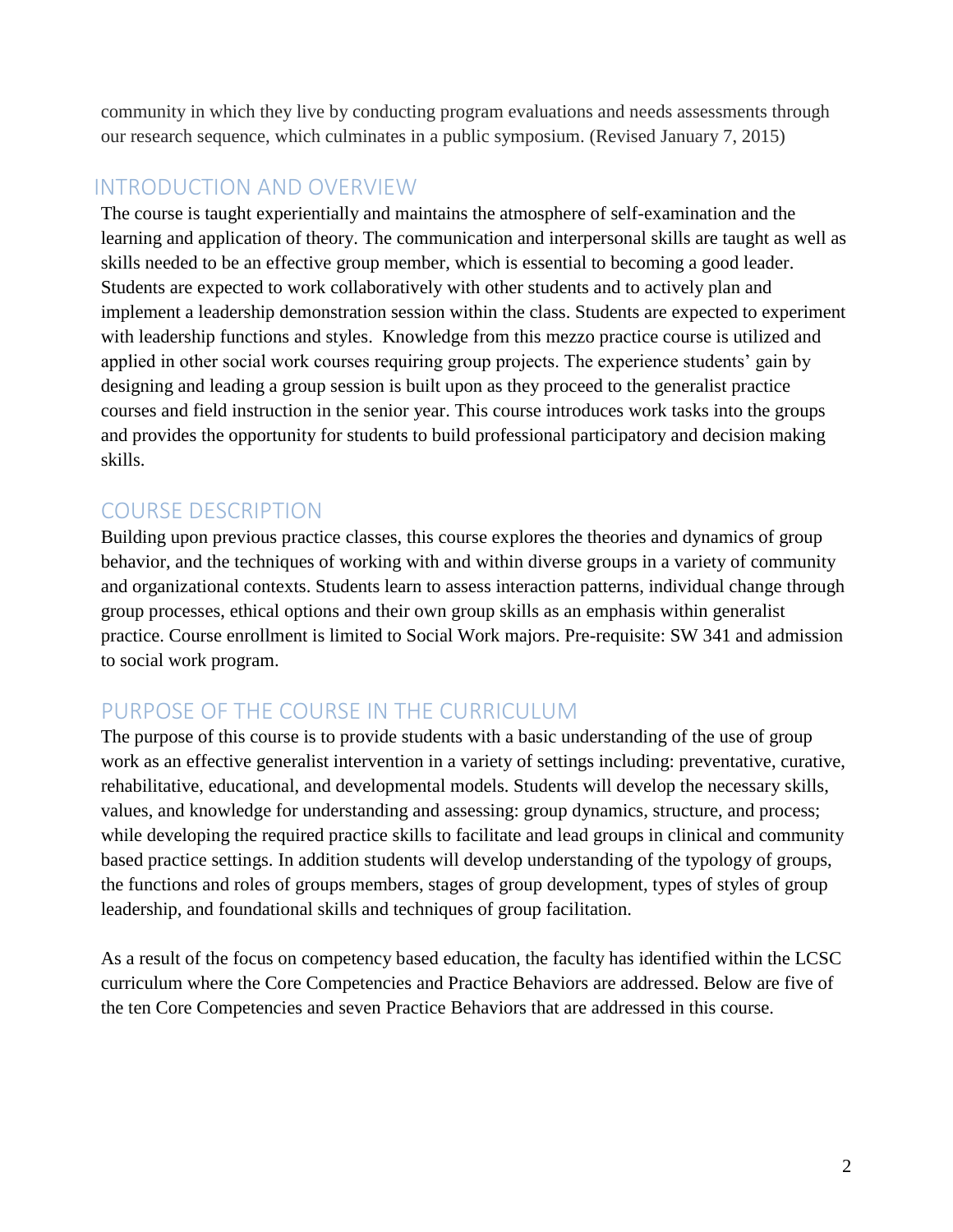# Educational Policy & Accreditation Standards (EPAS) Competencies & Practice Behaviors (Expected Learning Outcomes) Met in Course

The Council on Social Work Educations sets educational standards for all accredited social work programs. The *2015 Educational and Policy Accreditation Standard (EPAS)* establishes 9 Core Competencies and 31 Practice Behaviors that social work students are expected to meet upon graduation from an accredited BSW Program. Professional Social Work Education is competency based education.

# Educational Policy 2.1: Core Competencies Definition

*Competency-based education is an outcome performance approach to curriculum design. Competencies are measurable practice behaviors that are comprised of knowledge, values, and skills. The goal of the outcome approach is to demonstrate the integration and application of the competencies in practice with individuals, families, groups, organizations and communities.*

As a result of the focus on competency based education, the faculty has identified within the LCSC curriculum where the Core Competencies and Practice Behaviors are addressed and measured. Below are the Core Competencies and Practice Behaviors that are addressed in this course. Please note that the Practice Behaviors are linked to the Course Objectives and Assignments.

| Competency 1:    | Demonstrate Ethical & Professional Behavior                         |  |  |
|------------------|---------------------------------------------------------------------|--|--|
| 1.1              | make ethical decisions by applying the standards of the NASW        |  |  |
|                  | Code of Ethics, relevant laws and regulations, models for ethical   |  |  |
|                  | decision-making, ethical conduct of research, and additional codes  |  |  |
|                  | of ethics as appropriate to context                                 |  |  |
| 1.3              | demonstrate professional demeanor in behavior; appearance; and      |  |  |
|                  | oral, written, and electronic communication                         |  |  |
| 1.4              | use technology ethically and appropriately to facilitate practice   |  |  |
|                  | outcomes                                                            |  |  |
| 1.5              | use supervision and consultation to guide professional judgment     |  |  |
|                  | and behavior                                                        |  |  |
| Competency 2:    | <b>Engage Diversity and Difference in Practice</b>                  |  |  |
| $2.2\phantom{0}$ | present themselves as learners and engage clients and               |  |  |
|                  | constituencies as expert of their own experiences                   |  |  |
| 2.3              | apply self-awareness and self-regulation to manage the influence of |  |  |
|                  | personal biases and values in working with diverse clients and      |  |  |
|                  | constituencies                                                      |  |  |

# 2015 Social Work Competencies Applied to this Course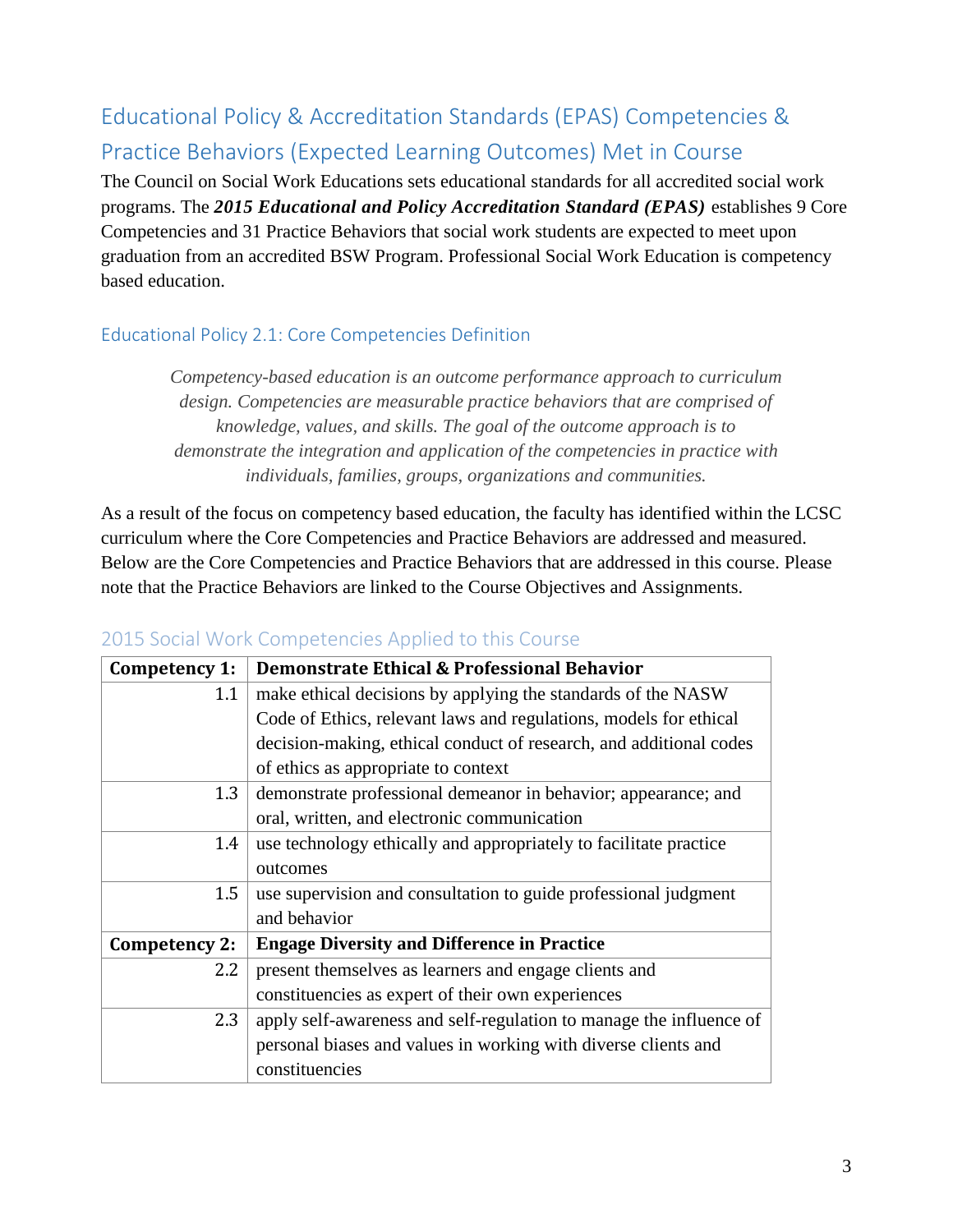| <b>Competency 3:</b> | <b>Advance Human Rights and Social, Economic and</b><br><b>Environmental Justice</b>                                                            |  |  |
|----------------------|-------------------------------------------------------------------------------------------------------------------------------------------------|--|--|
| 3.1                  | apply their understanding of social, economic, and environmental<br>justice to advocate for human rights at the individual and system<br>levels |  |  |
|                      |                                                                                                                                                 |  |  |
|                      |                                                                                                                                                 |  |  |
| 3.2                  | engage in practices that advance social, economic, and                                                                                          |  |  |
|                      | environmental justice                                                                                                                           |  |  |
| Competency 4:        | <b>Engage in Practice-informed Research and Research-informed</b><br><b>Practice</b>                                                            |  |  |
| 4.1                  | use practice experience and theory to inform scientific inquiry and<br>research                                                                 |  |  |
| 4.2                  | apply critical thinking to engage in analysis of quantitative and<br>qualitative research methods and research findings                         |  |  |
| 4.3                  | use and translate research evidence to inform and improve practice,                                                                             |  |  |
|                      | policy, and service delivery                                                                                                                    |  |  |
|                      | Intervene with Individuals, Families, Groups, Organizations,                                                                                    |  |  |
| Competency 8:        | and Communities                                                                                                                                 |  |  |
| 8.4                  | negotiate, mediate, and advocate with and on behalf of diverse                                                                                  |  |  |
|                      | clients and constituencies                                                                                                                      |  |  |
|                      | <b>Evaluate Practice with Individuals, Families, Groups,</b>                                                                                    |  |  |
| <b>Competency 9:</b> | <b>Organizations, and Communities</b>                                                                                                           |  |  |
| 9.1                  | select and use appropriate methods for evaluation of outcomes                                                                                   |  |  |
| 9.2                  | apply knowledge of human behavior and the social environment,                                                                                   |  |  |
|                      | person-in-environment, and other multidisciplinary theoretical                                                                                  |  |  |
|                      | frameworks in the evaluation of outcomes                                                                                                        |  |  |
| 9.3                  | critically analyze, monitor, and evaluate intervention and program                                                                              |  |  |
|                      | processes and outcomes                                                                                                                          |  |  |
| 9.4                  | apply evaluation findings to improve practice effectiveness at the                                                                              |  |  |
|                      | micro, mezzo, and macro levels                                                                                                                  |  |  |

# REQUIRED TEXTS/READINGS

Zastrow, C. H. (2018). *Social Work with Groups a Comprehensive Worktext*. (10<sup>th</sup> ed.). Belmont CA: Brooks

American Psychological Association. (2020). *Publication manual of the American Psychological*  Association. (7<sup>th</sup> ed.). A.P.A.

NASW, Inc. (1997). *Code of Ethics of National Association of Social Workers*. -Author.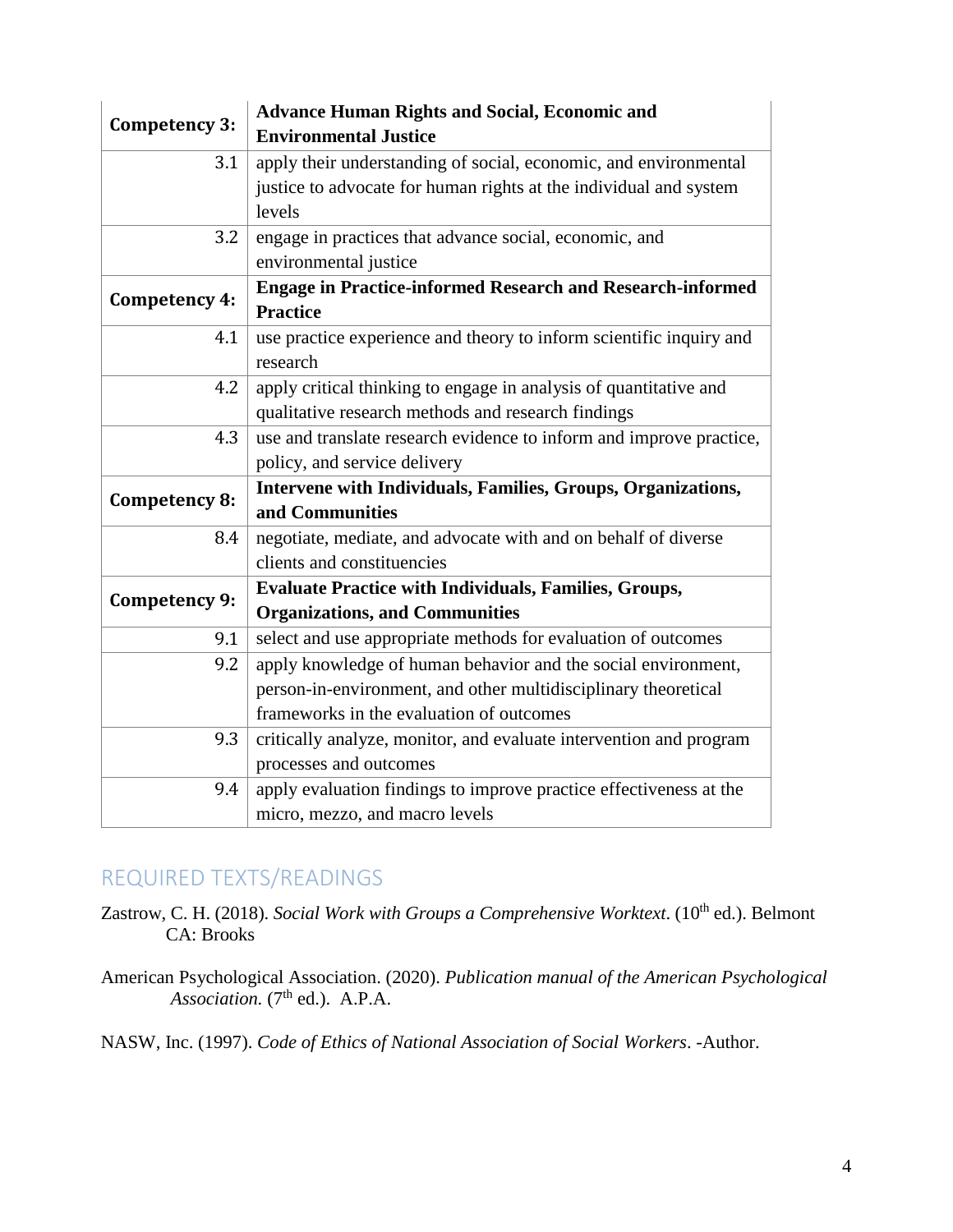# Classroom Expectations

## Full Day Intensive Attendance

The primary teaching approach in this class is Hybrid and students will engage in collaborative learning both through Full Day Intensives via Zoom and on-line through video meetings, and discussions. Full Day Intensives will be held via Zoom from 9:00am to (approximately) 4:00pm. Materials in the course will be presented through discussion, lectures, group work, and media presentations. Students will be responsible for all materials presented on-line and in-class. Assigned readings and topics for the day are outlined in the Schedule and students are expected to fully participate in the in class and on-line activities. Missing fifteen percent (15%) or more of the scheduled class sessions is considered excessive absences and will result in the reduction of your final grade by 1 (one) letter grade. This policy applies to all classes taught as part of the social work curriculum. Exceptions to this policy may be made at the discretion of the instructor. (Found in Social Work Handbook p. 17). Because the combined Full Day Intensives equal one third of the course content, it is mandatory that you attend. Failure to attend the Full Day Intensives will result in two grade reductions which may mean you will need to repeat the class. Because this is a practice class, you must have a B- or better to pass the class.

## **Tardiness**

Students in a professional program should conduct themselves as professionals in relation to the class session and assignments. It is not acceptable to be late for classes except in unusual circumstances. Frequent lateness or other unprofessional class conduct is likely to result in a lowered grade. Students are also evaluated on their personal and professional behavior or conduct in class as described in the Social Work Handbook.

## Shared Client and Agency Information

In the classroom, students and professors will occasionally discuss clients and agencies. In these discussions, it is expected that information about clients and agencies should be disguised or eliminated if clients could be identified and that this information is to be held in confidence within the bounds of the Code of Ethics. You must disguise the identity of clients in written assignments including changing the name of the client.

## Deadline for Submission of Class Assignments

1. Assignments must be submitted to the instructor via Canvas. Do not email assignments as they may get lost in the process.

2. Tests and assignments are due on the dates listed on the syllabus and in Canvas or as scheduled by the instructor of this course. Late papers and tests are automatically docked 1 letter grade.

 A. If due to extreme extenuating circumstances, the student is unable to turn a paper in on time, the student must contact the instructor prior to the due date of the assignment.

3. Extra Credit: There are no extra credit assignments for this course.

#### Re-write Policy

Rewrites are not an option in this class, unless instructed by the professor to re-write. If you have any questions regarding the assignment, please do not hesitate to reach out to me. As the assignments are given on the first day of class (or at least two weeks before the assignment is due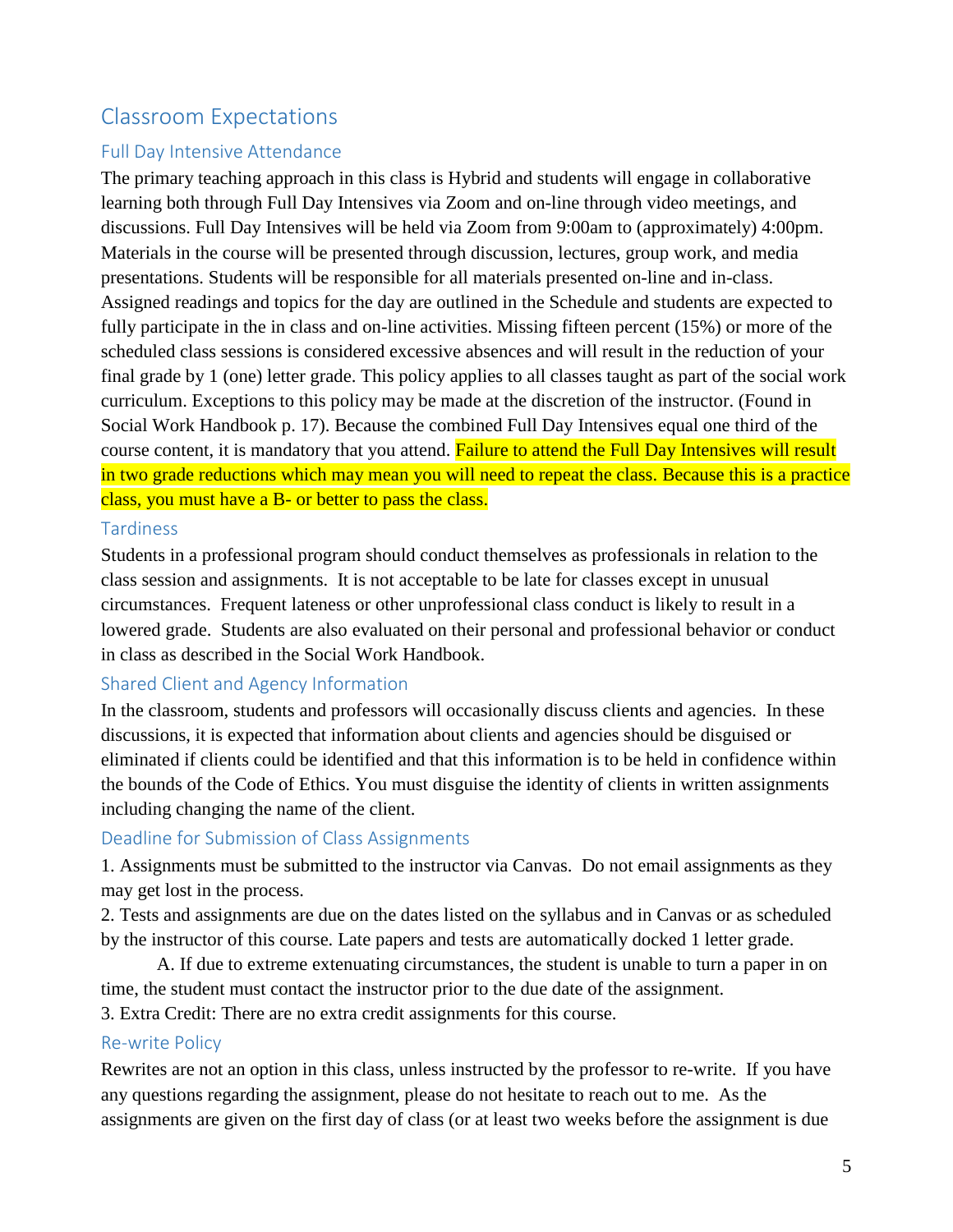for pedagogical reasons) and because sufficient time is given, it is expected that quality work is submitted.

## Cell Phone Policy

The use of Cell Phones will not be tolerated during classroom hours. Students who choose to utilize their phones for Facebook, texting, or any other activity will be asked to leave the classroom. I do understand there may be circumstances for family or work which may at times require you to keep your cell phone on or to be available. If this is the case, please let me know before class begins.

# Professional Writing Standards

All printed work submitted to this professor should be prepared at a college standard of professional editing in accordance with the *Publication Manual of the American Psychological Association (7th Ed.)*. Therefore, allow sufficient preparation time for proofreading and correction of typos, misspellings, and grammatical errors.

The reason for this expectation is that professionals are often judged based upon the quality of their written work. Carelessness in spelling and editing suggests that there will also be mistakes in the substance of the work. Therefore, written work, which has misspellings and other editing problems, will be graded down on this basis alone. All work must be completed in 12 point font, preferably Times New Romans style or a similarly readable style.

**Note:** The efforts you make will help you with your courses at LCSC as well as throughout your professional career because you will continue to be judged by other professionals on the basis of your written work.

## Academic Honesty and Plagiarism

Part of the mission of Lewis-Clark State is to educate students to be ethical. Students share with the faculty the responsibility for academic honesty and integrity. The College expects its students to do their own academic work. In addition, it expects active participation and equitable contributions of students involved in group assignments. Violation of the Academic Integrity Statement, in whole or part, could result in an "F" grade for the course. In addition to action by the professor, all incidents will be reported to the Social Work Program Director and possibly the Vice President of Student Affairs. The following acts of academic dishonesty are not acceptable:

- Cheating: using or attempting to use unauthorized materials, information, or study aids in any academic exercise (e.g., an exam).
- Fabrication: unauthorized falsification or invention of any information or citation in an academic exercise (e.g., a paper reference).
- Plagiarism: representing the words or ideas of another as one's own in any academic exercise (e.g., failing to cite references appropriately or taking verbatim from another source). OR, using previously submitted papers.
- Facilitating academic dishonesty: helping or attempting to help another to commit academic dishonesty (e.g., allowing another to copy from your test or use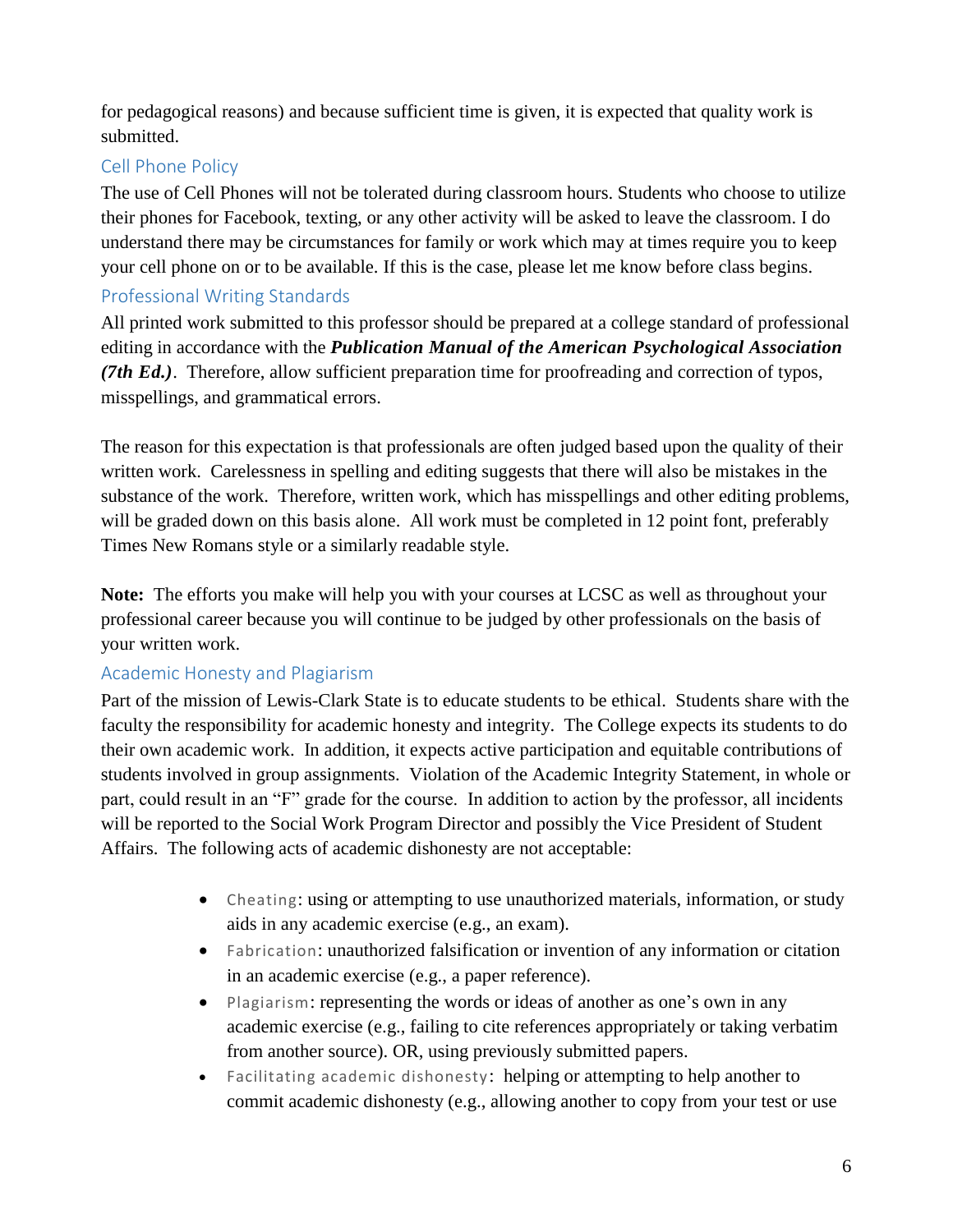#### your work).

#### Challenging a Grade

Students who wish to challenge a grade must do so in writing within one week of receiving a grade. I will consider your request and determine whether or not to review your grade. If I choose to review your grade I will review your assignment in full and may adjust your grade up or down.

## Social and Economic Justice

#### Lewis-Clark State College's Statement of Inclusion

*Regardless of race, color, age, sex, religion, national origin, disability, veteran status, or sexual orientation, you will be treated and respected as a human being.* Please visit [LCSC's Diversity](http://www.lcsc.edu/diversity/) web page for more information.

#### Social Work Program Expectations

The faculty members of the Social Work Program believe that we all share a responsibility for championing social and economic justice for all members of society. Guided by the *NASW Code of Ethics*, social workers should strive to:

- Eliminate personal and institutional discrimination,
- Ensure access to needed resources and opportunities for all persons,
- Expand options and opportunities for everyone, but especially for persons who are disadvantaged or disenfranchised,
- Respect cultural diversity in society,
- Advocate changes that improve social conditions and promote social justice,
- Encourage participation in the democratic process, and
- Encourage people to develop their own voice.

# Grading Procedures

|      | 95-100%  | A- | 90-94.9%        |
|------|----------|----|-----------------|
| $B+$ | 87-89.9% |    | 83-86.9%        |
| B-   | 80-82.9% |    | 77-79.9%        |
|      | 73-76.9% |    | 70-72.9%        |
|      | 63-69.9% |    | 62.9% and below |

## Grading Scale

#### Grade Definitions

|              | A Above and beyond                                                                     |
|--------------|----------------------------------------------------------------------------------------|
| $\mathbf{B}$ | Appropriate college level work meeting the syllabus' expectations                      |
|              | $ C $ Minimal level for content and written communication                              |
|              | $ D $ Poor content or poor written communication, and/or incomplete, and/or late       |
| F            | Below minimum standards for content and written communication, incomplete, and/or late |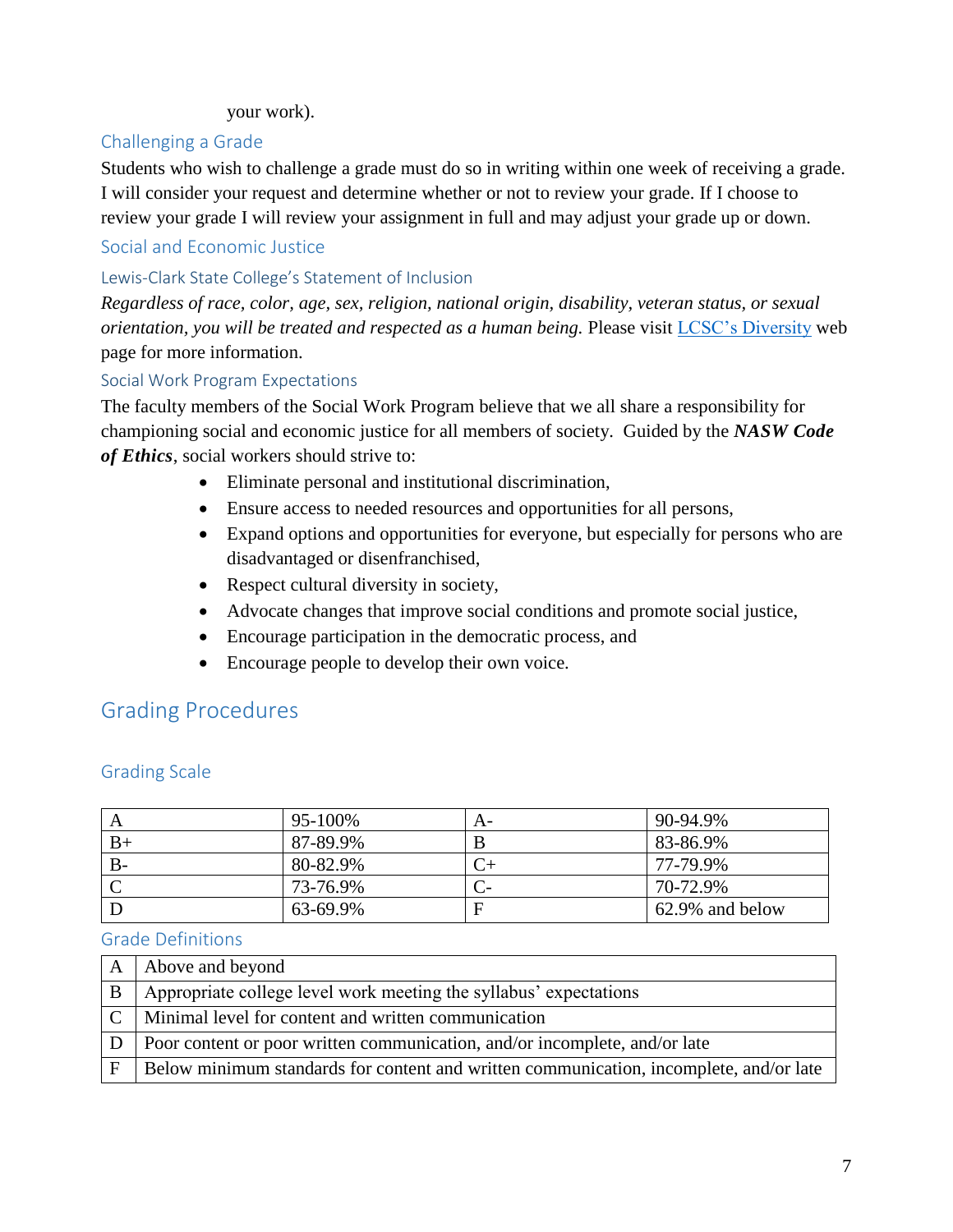# LEARNING ACTIVITIES

#### READING

*Required Reading*: Students are expected to complete all reading by the due dates listed in the course outline. The class sessions will build upon the assigned reading material. At points in the semester, materials may be posted on Canvas, or handed out in class. It is the responsibility of the student to ask questions when the reading assignments are not clear or if questions arise about the readings.

#### Full Day Intensives (2@ 100 points)

Students are expected to attend the weekend intensives.

#### Discussion Board (10 @ 10 points)

The student will complete assigned exercises in the Zastrow text and turn it in to the instructor through Canvas discussion board. The exercises will be related to the lecture for the week. The exercises will assist you in facilitation of the critical thought process about social work practice concepts and dilemmas. Discussion board *is due at the end of the day on Thursday each week so other students can comment and give feedback if they choose. IF your first post is after Thursday, you will only receive 8/10 points.* 

#### Weekly Quizzes (10 @ 10 points)

There are 10 weekly quizzes beginning week 2. Quizzes can be found on Canvas and will consist of multiple choice, true/false, and essay questions. Quizzes will be taken on your own time. *Please see course outline for due dates.*

#### COMMUNITY GROUP OBSERVATION PAPER (50 points)

Students will be expected to attend a group in the community (e.g. support groups, 12-step programs, group meeting around a community issue, small group meetings in a church, synagogue, or mosque that is a planned meeting with an agenda in mind). Students will write an analysis of the group process. Ideally, this would be a group the student has already been a member of or has some interest in the topic or population. (If you attend a 12-Step group, call ahead and make sure it is an "open" group). Students should be alert to protecting group member confidentiality in their analysis. A grading rubric for this assignment can be found on Canvas. *See course outline for the due date.*

This paper must be written in APA, 6<sup>th</sup> edition. The paper should be 8-10 pages. **This paper should include the following headings (in bold):**

- **Demographic Data of the Group**: Date, Location, Duration of the Group, Time of day, Describe the environment in which the group took place, Ethnic, cultural, socioeconomic make-up of the group, Group Classification (What type of group is this?)
- **Group Participants**: Nominal Name (Make up names to protect confidentiality), Describe the participants including brief physical description, age and affect
- **Facilitator(s)**: Describe the leader(s) of the group. Discuss the facilitator's leadership style.
- **Group Process Recording** (Brief overview of what happened in the group)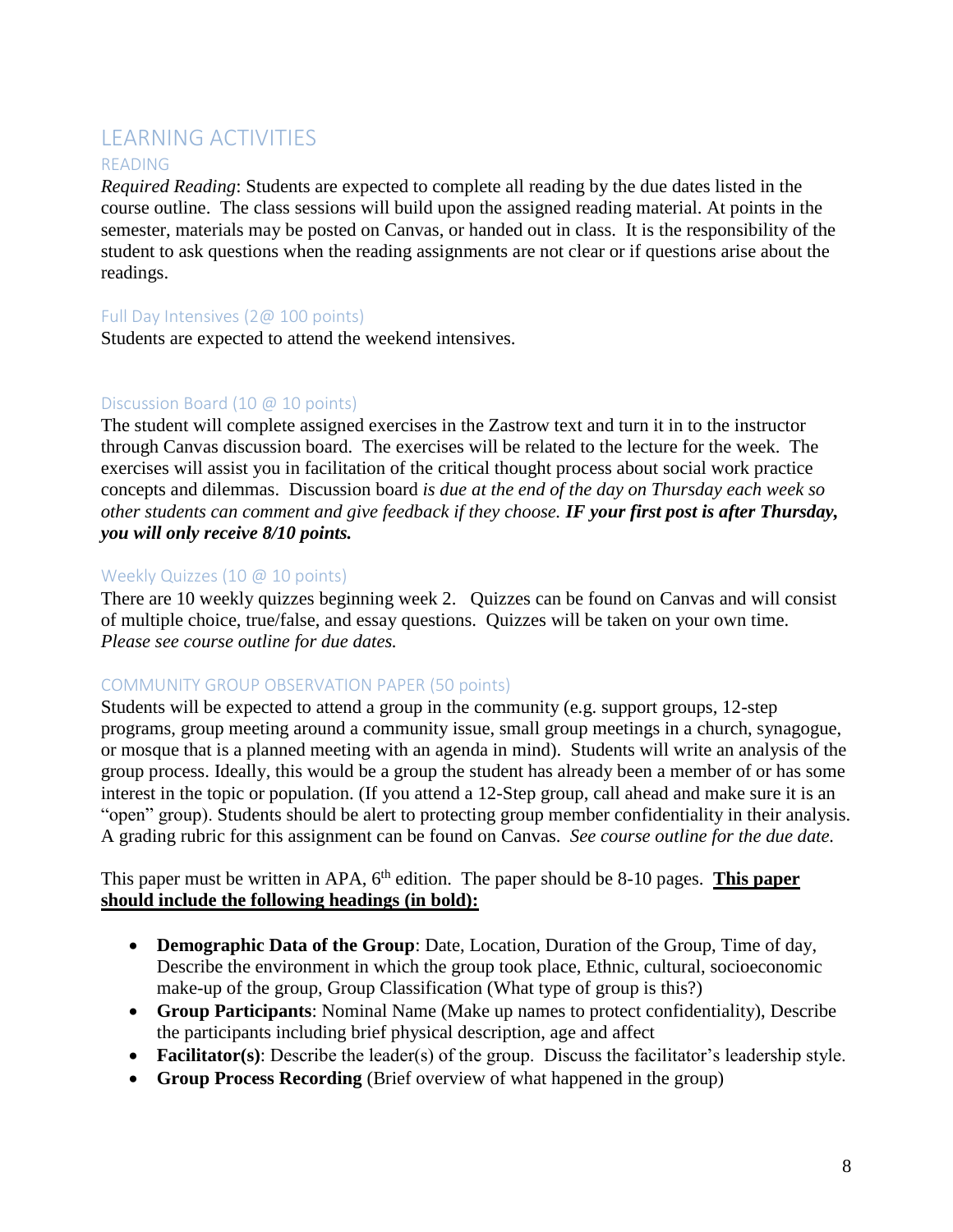- **Group Analysis/Assessment**: Group stage and development, Communication Patterns, Group Norms, Participant Roles and their effect on the group, Group Themes that emerged, Conflict, Problem-Solving, and Decision-Making styles of the group,
- **Personal Reflections of the Group Process**: (What emotions and feelings did you experience observing the group? What concerns did you have about the group and/or leadership of the group? What did you learn from observing this group? What might you do differently if you were leading the group?)

#### GROUP ROJECT – Video Meetings (5@20)

Groups will meet 5 times during the semester on Zoom to work on their project. The meetings will be scheduled by the group. After the first day of class the group will provide the instructor with dates the group plans on conducting their online meetings. Meetings must be recorded in Zoom and submitted to the instructor. Students should take turns leading the group during the video meetings.

#### GROUP ROJECT – Experiential Learning – Task Groups This is a 5 Part Project

As professional social workers, you will be asked at some point in your career to create a group or justify bringing an intervention to your agency. To accomplish that task, you will need be able to create a proposal and present this to your agency. A proposal is a rationale for the intervention and a curriculum overview. This assignment takes you through the steps of creating this proposal. First, you will be defining the population you serve and identifying their needs. Second, you will research the interventions that have been proven effective, and provide a rationale for why you chose the one you did (i.e., the intervention covers all or most of the identified needs of the clients). Third, you will create a 4-week group-based curriculum using the intervention you chose. Fourth, you will combine parts 1-3 after making the corrections indicated by your instructor. Finally, you will present your proposal to the class as if we were the agency you are working for. Your focus for this assignment should be submitted to the instructor by the end of the first full day intensive, where it will be approved/not approved by the instructor.

This paper must be written in APA format. Scholarly articles must be used. Websites, television shows, social media, YouTube, Wikipedia, and other non-scholarly sources are not acceptable. Should you find good information on a website, do the research and find out what scholarly source they used.

**There are four parts to this assignment**. It will be up to each group to define roles and responsibilities of group members. This should be one of the first activities your group engages in.

#### Part 1: Define the Population and Identify Needs (100 points)

After the group decides on the topic/focus of the project, each group member should independently research general information about the particular issue that the population encounters (2 scholarly sources minimum per group member).

Gather information that increases your general understanding of the problem. This part of the paper should contain information about  $(1)$  the prevalence of the problem,  $(2)$  how does this problem present in families (i.e., behavioral concerns, interpersonal concerns, social concerns) (3) how does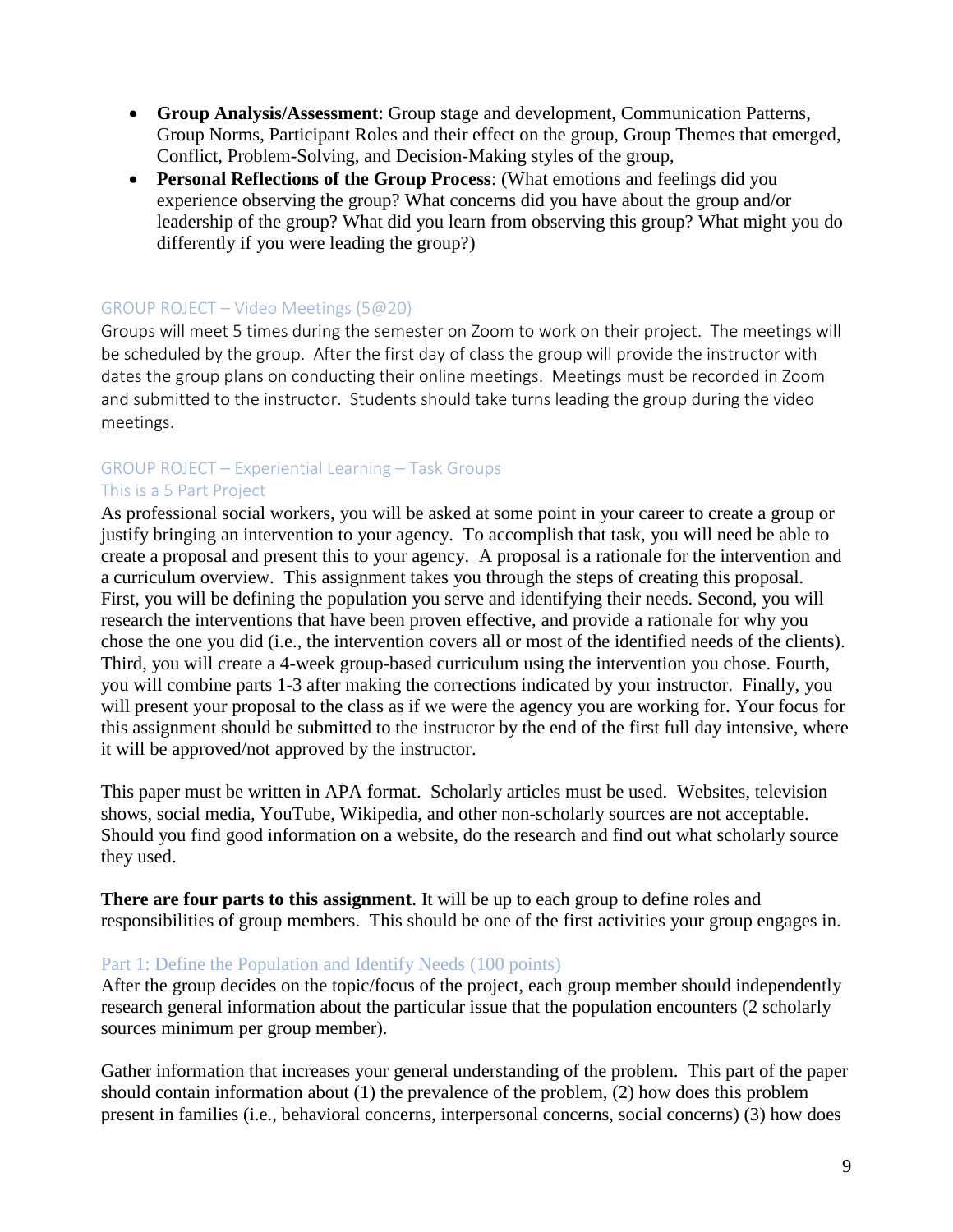it affect the adults, siblings, and other family members. This part of the paper should be approximately 3-4 pages.

The group will need to use Google Docs for this project and invite the instructor to edit the document. This group paper should be written in APA format and include a reference page with the scholarly sources. One person should take responsibility for collecting and compiling each members' work. The other group members should be editors and make sure the paper flows and all grammar, sentence structure and APA mistakes are corrected. Do not correct your group members' typos and grammatical mistakes. Add comments in Google Docs to help them make their own corrections. Although this paper is a group effort, it should be submitted individually on Canvas.

#### Part 2: Evidence-Based Interventions and Rationale for Intervention (100 points)

Each group member should independently research evidence-based practices generally used as interventions for the particular population/issue the group is focusing on (2 scholarly sources minimum per group member).

This part of the paper should discuss the strengths, weaknesses, and applicability of each of the interventions you found. The paper should include a summary of the interventions and a paragraph (or two) identifying what intervention you will be using and why you chose it. The paper should be approximately 3-4 pages (not including cover page and reference page). This group paper should be written in APA format and include a reference page with the scholarly sources. One person should take responsibility for collecting and compiling each members' work. The other group members should be editors and make sure the paper flows and all grammar, sentence structure and APA mistakes are corrected.

#### Part 3: Proposal and Curriculum Plan (100 points)

The third part of this assignment is a curriculum plan. You will design a four-week curriculum for the families you have been researching. Based on what you have learned about the presenting problem, and what you have found in regard to interventions, you will use your critical thinking skills and design a four-week group intervention for your families. You may use parts and pieces of the interventions you found to develop group sessions that you feel will be helpful for your population. If you feel the group needs to continue after the four-week sessions you have created, then indicate in the paper and on your presentation what you would recommend and how you would set that up.

This part of the paper should contain the following headings and information:

**Purpose** - Brief statement of the purpose for the group and how the group will conduct its work. It should also include the job description of the social worker.

**Membership** - Specific population for the group and why population was chosen.

**Composition -** Criteria for member inclusion/exclusion.

**Recruitment -** Methods to be used to recruit group members.

**Contract -** Number, frequency, length, and time of meeting.

**Environment** - Physical arrangements (room, space, materials), Financial arrangements (budget, expense, income), Special arrangements (child care, transportation, other).

**4-Week Curriculum Plan** - What do you plan to do, the exact nature of the content of the group session, what is the expected outcome, and how will you measure the efficacy of the intervention.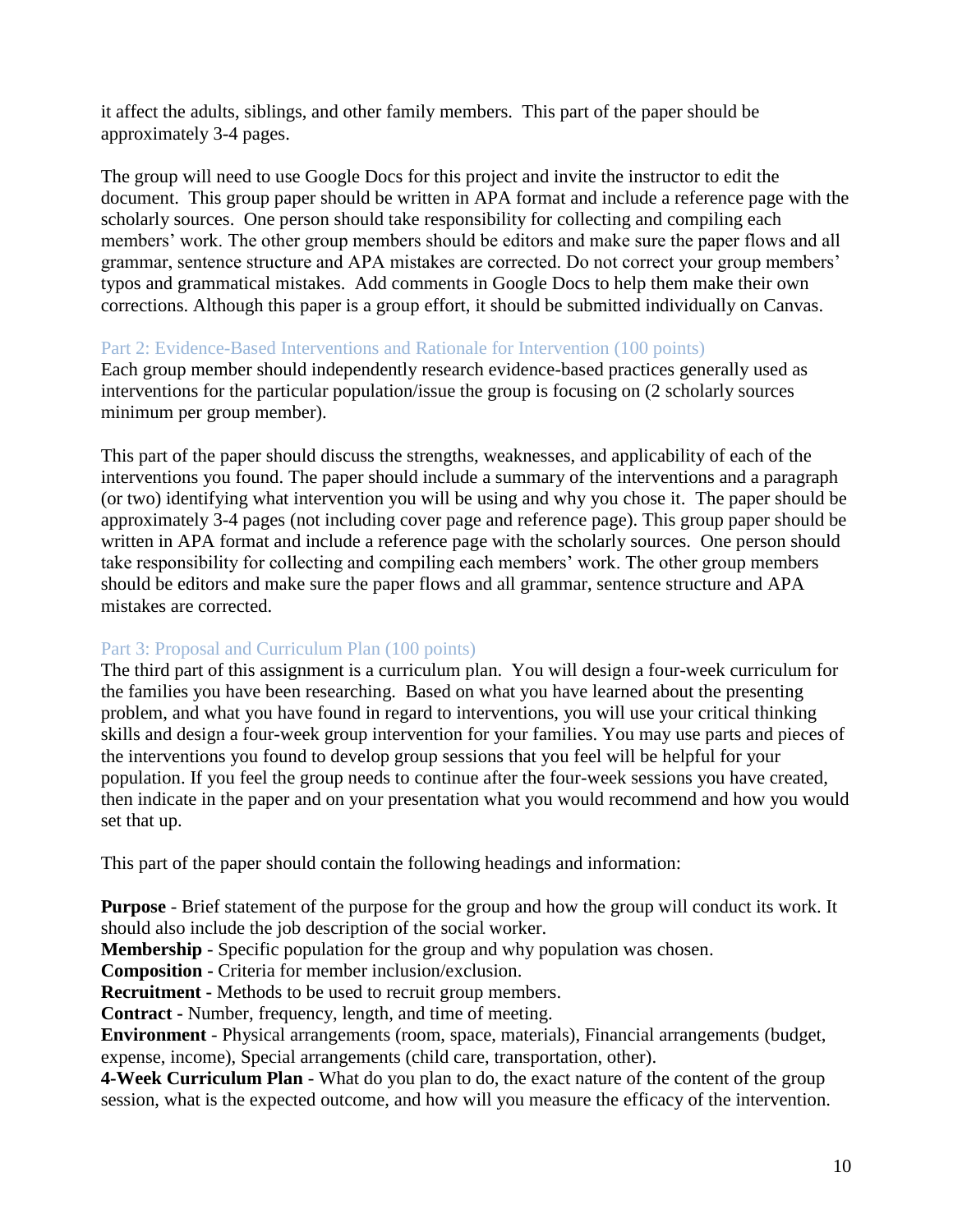This paper should contain at least five academic resources (peer reviewed journal articles). The paper should be written in 7<sup>th</sup> edition APA format. Although this paper is a group effort, it should be submitted individually on Canvas.

## Part 4: Final Group Project Paper (50 points)

The group will combine parts 1-3 of the assignment into one cohesive, logically flowing paper. This group paper should be written in APA format and include a reference page with all the scholarly sources. One person should take responsibility for collecting and compiling the paper. The other group members should be editors and make sure the paper flows and all grammar, sentence structure and APA mistakes are corrected.

Although this paper is a group effort, it should be submitted individually on Canvas. **Ten percent of this final paper grade will be decided by group members**. Group members should print and complete the member grade form in Canvas, located under assignments.

## Part 5: Group Presentation (50 points)

Each group will create a PowerPoint presentation on your topic from the group paper. This presentation will provide an opportunity for you to teach your peers what you have learned about your population and the issue you have been studying. Total class presentation should be approximately 30 minutes. The presentation should include information from Part 1 – Overview of population and presenting problem; Part 2 – Overview of evidence based practices for this presenting problem; Part 3 – Curriculum plan, and rationale for why your group chose the interventions you did.

Professional presentations typically involve visual aids such as power point slides, charts, graphs, handouts, or other materials.

# Group Participation (50)

Group participation and involvement will be assessed by group members in consultation with instructor. Group members are expected to participate in all activities, including all Zoom meetings, turning in written assignments to the group in a timely manner.

**\*\***All due dates are posted in the Course Schedule and on Canvas. Assignments turned in late will automatically be reduced by one grade point. No papers will be accepted after May 5, 2021

| Date                   | Week            | <b>Topic</b>                                                                                            | <b>Reading</b>       | <b>Assignments</b><br>Due                                                                            |
|------------------------|-----------------|---------------------------------------------------------------------------------------------------------|----------------------|------------------------------------------------------------------------------------------------------|
| Jan 18-23              |                 | Welcome – Read and review syllabus.<br>Post an introduction, telling us your<br>experience with groups. | Chapter 2            | <b>Introduction on</b><br><b>Discussion</b><br>$Board -$<br><b>Attendance</b><br><b>Verification</b> |
| $Jan 24-30$            | $\vert 2 \vert$ | <b>Weekend Intensive on Zoom</b><br><b>Sunday Jan. 30</b>                                               | Ch.4<br>$p. 106-122$ | <b>Topic for</b><br><b>Group Project</b>                                                             |
| Jan. $31. -$<br>Feb. 6 | 3               | Lecture: Group Development                                                                              | Ch.1                 | Quiz 1: Ch.1                                                                                         |

# Weekly Outline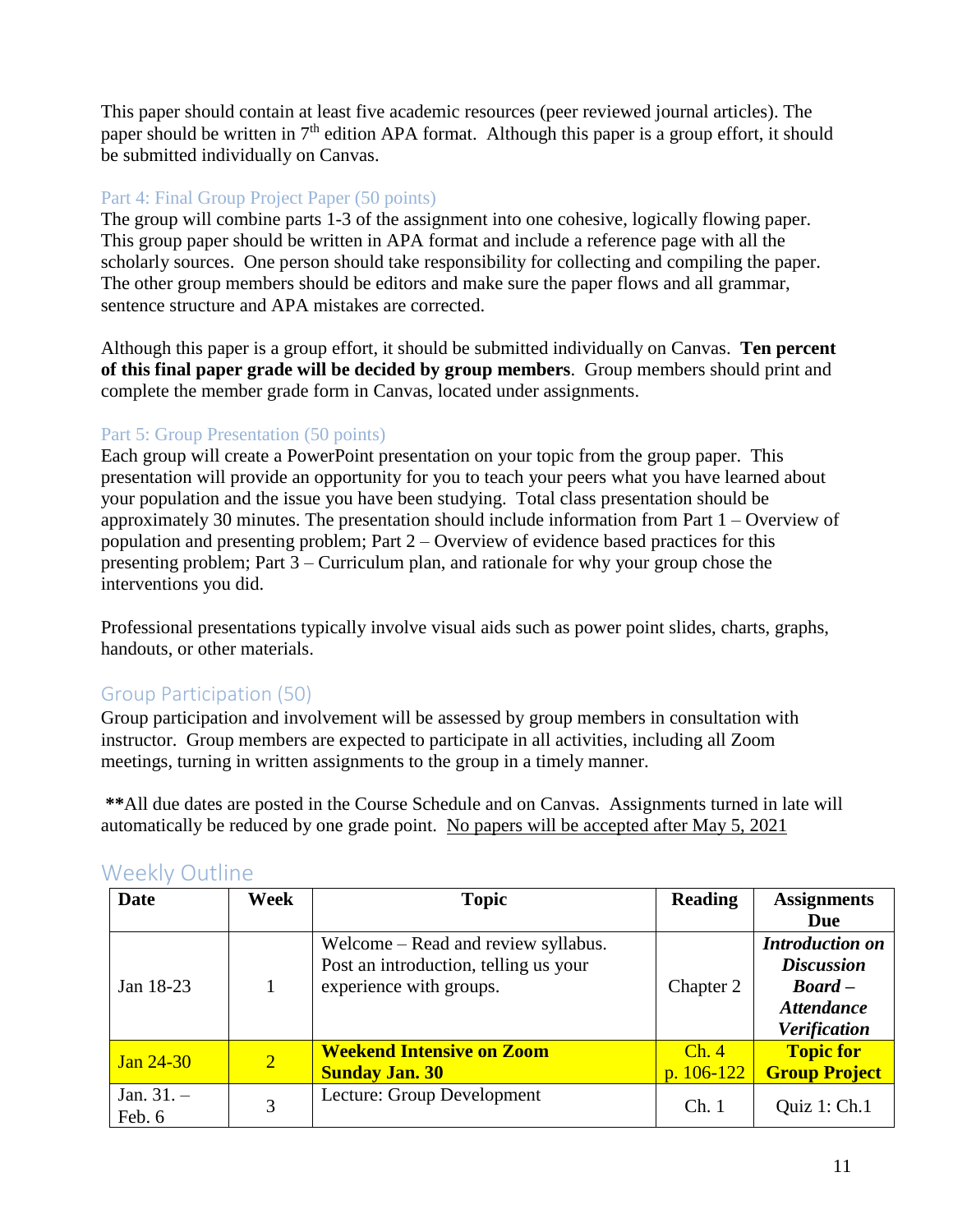|                      |                |                                                                                                   |                     | Discussion 1: p.<br>21                                                                 |
|----------------------|----------------|---------------------------------------------------------------------------------------------------|---------------------|----------------------------------------------------------------------------------------|
| Feb. 7-13            | $\overline{4}$ | Lecture: Group Dynamics - Leadership                                                              | Ch.3                | Quiz 2: Ch. 3<br>Discussion 2: p.<br>85                                                |
| Feb.14-20            | 5              | <b>Lecture: Conflict Resolution</b>                                                               | Ch. 4 p.<br>122-137 | Quiz 3: Ch. 4<br>Discussion 3:                                                         |
| Feb. 21-27           | 6              | Lecture: Verbal and Non-verbal<br><b>Communication Groups</b>                                     | Ch. 5               | <b>Group Project</b><br>Part 1<br>Quiz 4: Ch. 5<br>Discussion 4:                       |
| Feb. 28-<br>March 6  | $\overline{7}$ | Lecture: Task Groups                                                                              | Ch.6                | Quiz 5: Ch. 6<br>Discussion 5:<br>6.6 p. 205                                           |
| March 7-13           | 8              | Lecture: Treatment Groups.                                                                        | Ch. 12              | Quiz 6: Ch. 12<br>Discussion 6:<br>12.5 p. 386                                         |
| <b>March 14-20</b>   | 9              | Lecture: Social Work with Families                                                                | Ch.9                | <b>Group Project</b><br>Part 2<br>Quiz 7: Ch. 9<br>Discussion 7:<br>9.4 p. 278         |
| <b>March 21-27</b>   | 10             | Lecture: Self-Help Groups                                                                         | Ch. 8               | <b>Community</b><br><b>Group Paper</b><br>Quiz 8: Ch. 8<br>Discussion 8:<br>8.2 p. 261 |
| March 28-<br>April 3 | 11             | <b>SPRING BREAK</b>                                                                               |                     |                                                                                        |
| April 4-10           | 12             | Lecture: Educational Groups                                                                       | Ch. 11              | Quiz 9: Ch. 11<br>Discussion 9:<br><b>Wellness Plan</b>                                |
| April 11-17          | 13             | Lecture: Termination & Evaluation                                                                 | Ch. 14              | <b>Group Project</b><br>Part 3<br>Quiz 10: Ch. 14<br>Discussion 10:<br>14.4 p. 458     |
| <b>April 18-24</b>   | 14             | <b>Weekend Intensive via Zoom on April</b><br>$24 -$<br><b>Family Group Project Presentations</b> |                     | <b>Group</b><br><b>Presentation</b>                                                    |
| April 25-<br>May 1   | 15             | Module 3<br>Lecture: Reality Therapy                                                              |                     |                                                                                        |
| May $2-9$            | 16             | <b>Evaluations</b>                                                                                |                     | <b>Group Project</b><br>Part 4                                                         |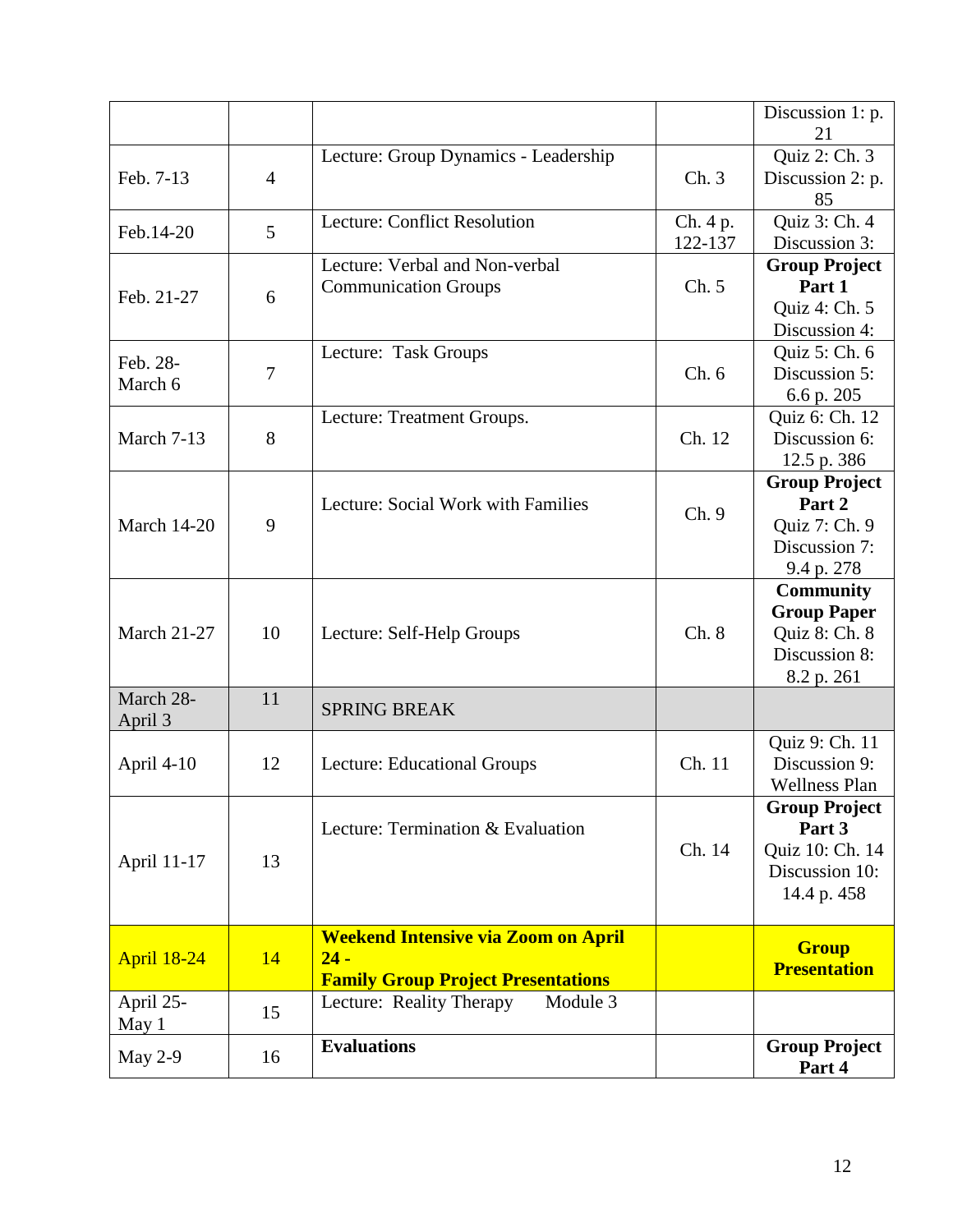**This syllabus constitutes a contract between the professor and the students. Terms in this syllabus may be subject to change in order to accommodate unforeseen events/concerns, and promote flexibility in learning and teaching. Such changes will be discussed openly in class and students will be informed of them in a timely fashion.**

#### **Additional References**

- American Psychological Association. (2010). *Publication manual of the American Psychological Association.* Washington, DC: American Psychological Association.
- Ashford, J.B., Lecroy, C.W., & Lortie,, K.L. (2009). *Human behavior in the social environment*  (4th ed.). Belmont, CA: Brooks/Cole.

Baker, R. (2003). *Social work dictionary* (5<sup>th</sup> ed.). Washington, D.C.: NASW Press.